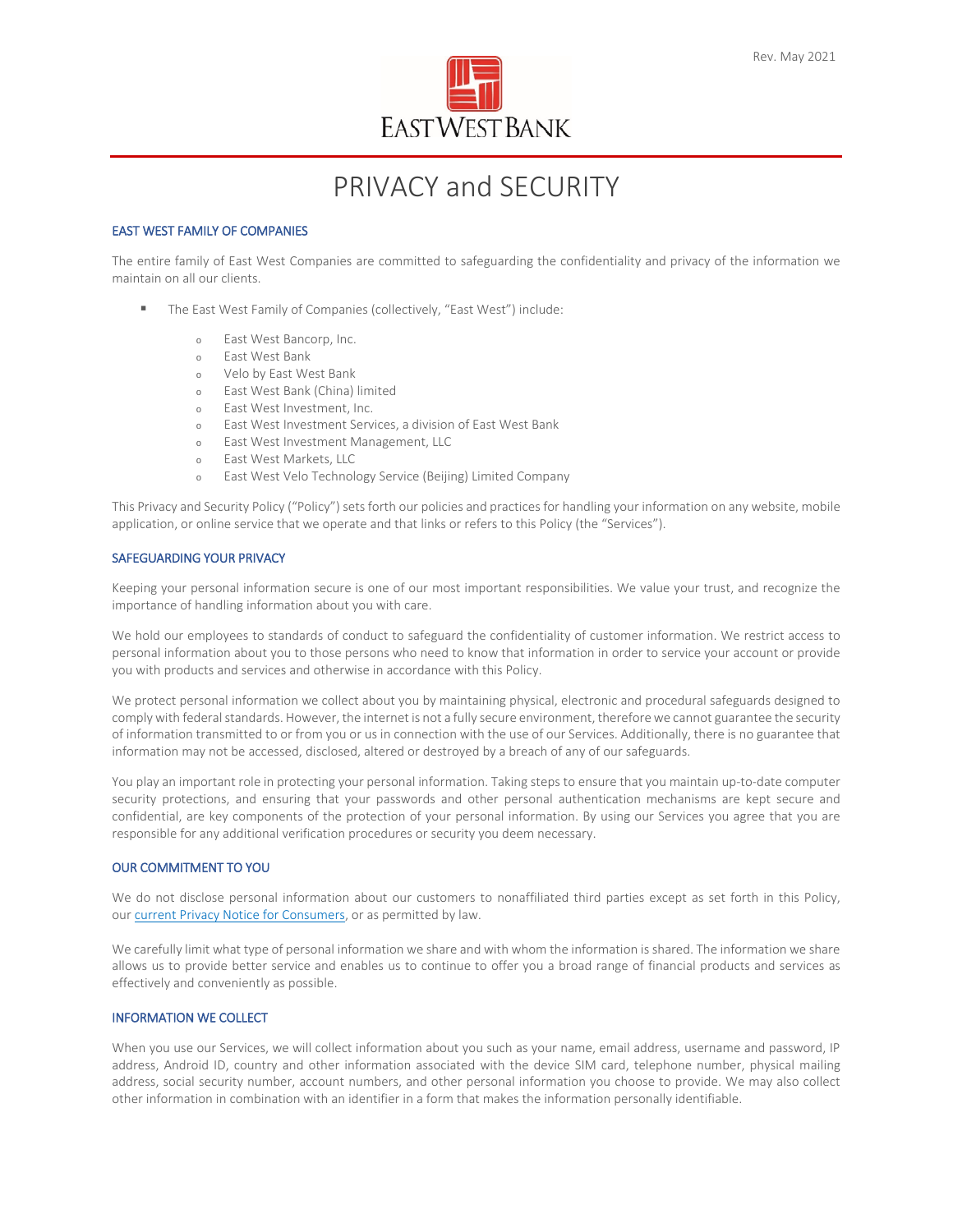In addition, we may also collect information about your use of our Services. For example, we may capture the IP address of the device you used to connect to our Services, as well as the type of operating system and browser you use, pages that you visit before and after using the Services, the date and time of your visit, information about the links you click (tap, swipe, etc.) and pages you view within the Services, snapshots of our application screens (including the information contained on the screens), and other standard server log information. If you access our Services using a mobile device, we may collect information such as the unique device or advertising identifiers, your screen resolution and other device settings, your location information (including your mobile device's GPS signal or information about nearby WiFi access points and cell towers that may be transmitted to us when you use certain Services), and other analytical information about how you use your mobile device or the Services.

If the personal information you have provided to us is incorrect, you can update your information by contacting us using the contact information below.

When visiting our Services, third parties providing services on our behalf may also collect information about you to process your activity or transaction and may also maintain such information over time. We may also receive information about you from other sources, including through third-party services and organizations. For example, if you access third-party services, such as Facebook, Google, LinkedIn or Twitter, from the Services or to share information about your experience on the Services with others, we may collect information from these third-party services.

If we provide links to third party websites, remember that they have their own privacy and cookie policies that control the use of information you submit. You should read their policies as we are not responsible or liable for any third party privacy practices.

## USE OF INFORMATION

We generally use the information we collect on the Services to:

- Provide and improve the Services;
- Contact you, including for promotional purposes;
- Fulfill your requests for products, services, and information;
- Analyze the use of the Services to understand and improve the Services;
- Customize the content you see when you use the Services;
- **Prevent potentially prohibited or illegal activities; and**
- For any other purposes disclosed to you at the time we collect your information or pursuant to your consent.

## REASONS WE SHARE INFORMATION

All financial institutions need to share some personal information about their customers in order to run their everyday business. The following details the reasons we share personal information, and whether you can limit this sharing:

| Reasons we can share your personal information                                                                                                                                        | Do we share<br>this information? | Can you limit<br>this sharing? |
|---------------------------------------------------------------------------------------------------------------------------------------------------------------------------------------|----------------------------------|--------------------------------|
| For our everyday business purposes - such as to process your transactions, maintain your<br>account(s), respond to court orders and legal investigations, or report to credit bureaus | Yes                              | <b>No</b>                      |
| For our marketing purposes - to offer our products and services to you                                                                                                                | Yes.                             | <b>No</b>                      |
| For joint marketing with other financial companies                                                                                                                                    | No.                              | We don't share                 |
| For our affiliate's everyday business purposes - information about your transactions and<br>experiences                                                                               | Yes                              | <b>No</b>                      |
| For our affiliate's everyday business purposes – information about your creditworthiness                                                                                              | No.                              | We don't share                 |
| For nonaffiliates to market to you                                                                                                                                                    | No                               | We don't share                 |

The third parties with which we may share personal information includes entities that perform services on our behalf, regulatory entities, credit bureaus and others who assist us in providing products or services to our customers.

The reasons we may share your information for our everyday business purposes includes, for example:

- Business transfers. We may share your information in connection with a substantial corporate transaction, such as the sale of a website, a merger, consolidation, asset sale, or in the unlikely event of a bankruptcy.
- Legal purposes. We may disclose information to respond to subpoenas, court orders, legal process, law enforcement requests, legal claims or government inquiries, and to protect and defend the rights, interests, safety, and security of East West, our affiliates, users, or the public.
- With your consent. We may share information for any other purposes disclosed to you at the time we collect the information or pursuant to your consent.